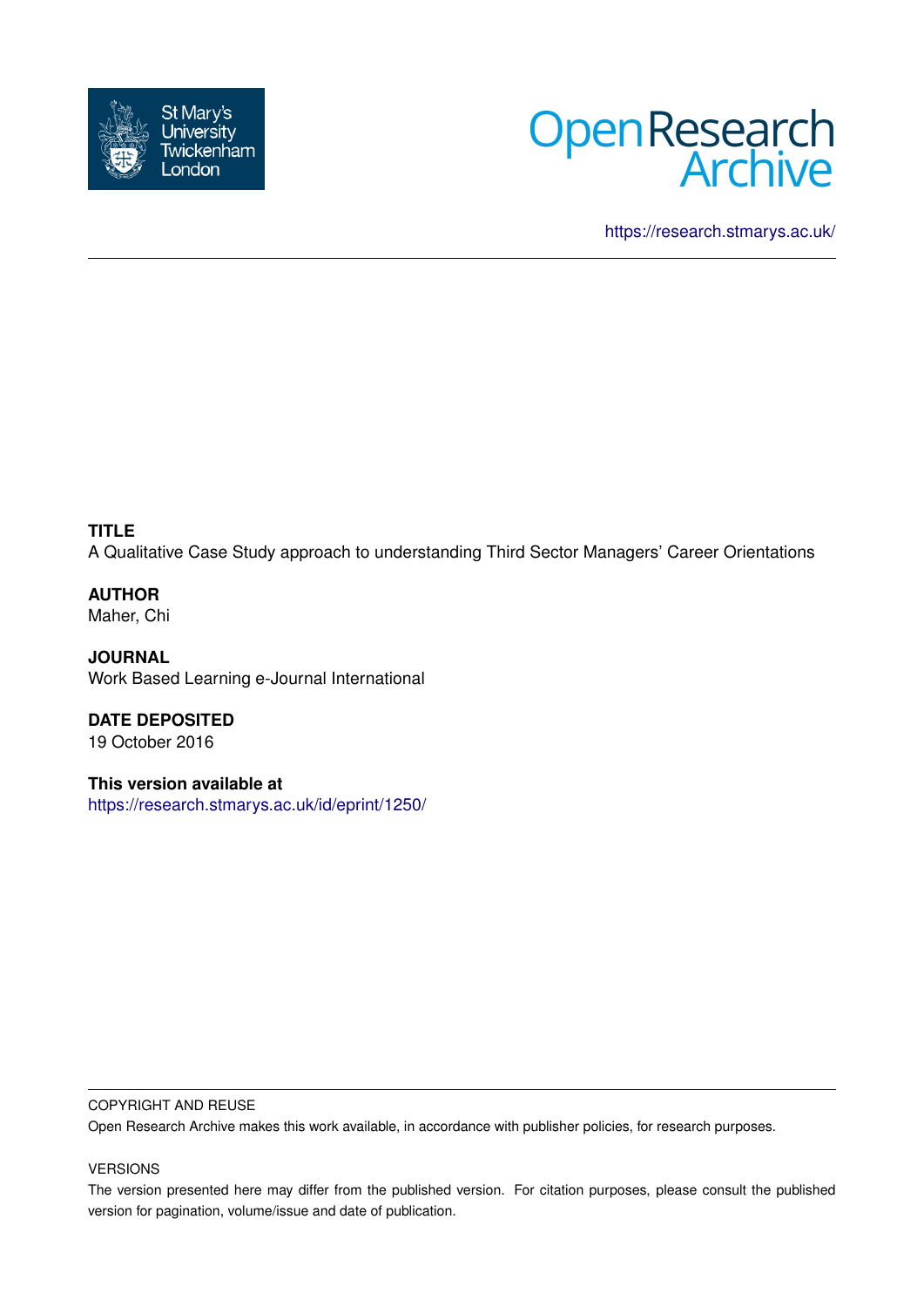# **A Qualitative Case Study approach to understanding**

# **Third Sector Managers' Career Orientations**

**Chi Maher, Kingston Business School, London**

# **Abstract**

*The purpose of this paper is to set out how the career orientations and preferred career paths of Third sector managers in the UK were examined using a qualitative approach.*

*Through a case study of individual managers' working in the Third sector, this study examines the relationship between the identified career orientations of managers and their preferred career path.*

*It explains the data collection methods and how attention was given to the relevant ethical issues during data collection. Also it presents how data were transcribed and processed for analysis.*

**Keywords:** careers, case study, interpretative, managers, Third sector, qualitative research

# **Research context**

The aim of this paper is to examine the philosophical and methodological approach employed to investigate the career orientations and preferred career path of the Third sector managers in the U.K.

The career orientations of an individual are defined as "a central component of the selfconcept that an employee is unwilling to relinquish, even if forced to make a different choice" (Delong, 1982, p.22). An individual career orientation is important, because it refers to the constellation of self-perceived attitudes, values and needs that develops over time. It shapes, guides and influences the individual's selection of specific occupations, work settings and their career path (Schein, 1978, 1990). A career path is defined as a possible vertical and non-vertical career moves that an individual is willing to take in order to satisfy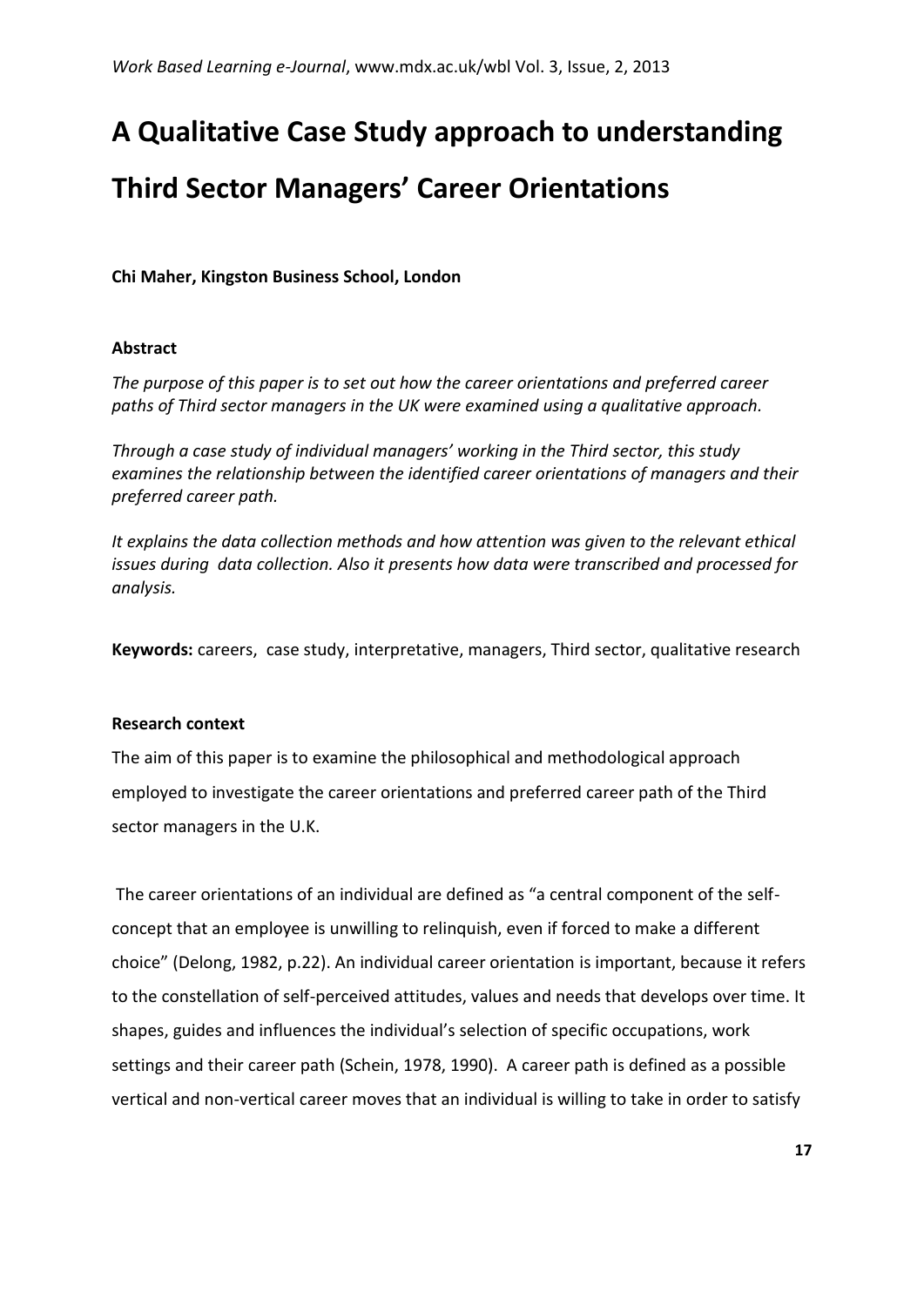their career orientation (Arthur, 1994, Erdogmus, 2004, Vos et al., 2008). The literature search for this study found no empirical research that seeks to understand the career orientations and the preferred career path of managers in the Third sector.

The substantial growth in the number of remunerated managers (often from a professional background) who have opted for a career in the sector; especially in small organisations (10 – 50 employees) in the last three decades (HM Treasury 2007, Cunningham and James, 2007, Smith, 2008, Moro and McKay, 2009). The literature also suggests that 24 per cent of managerial staff leave each year, signaling the need for small organisations in the sector to review managerial career orientations and preferred career path in order to develop appropriate and effective managerial career management strategies (Cunningham and James, 2007, Moxham and Broche, 2007, Matias-Reche et al., 2009).

The research questions posed by this study are as follows:

- To what extent do societal /organizational factors influence the Career orientations of Third sector managers'?
- What is the relationship between the Third sector managers' career orientations and demographic factors such as age, gender, ethnicity, professionals and educational qualifications?
- What is the relationship between the Third sector managers' career orientations and their preferred career path?

# **Structure of the paper**

The paper commences by discussing the research design and the philosophical perspective that guided the research strategy. Secondly, it describes in detail sources of collecting primary and secondary data and justifies the rationale for the methods of data collection employed. Thirdly, an account of the research sequence is given and this is followed by a detailed discussion of ethical issues related to the study and data analysis procedure.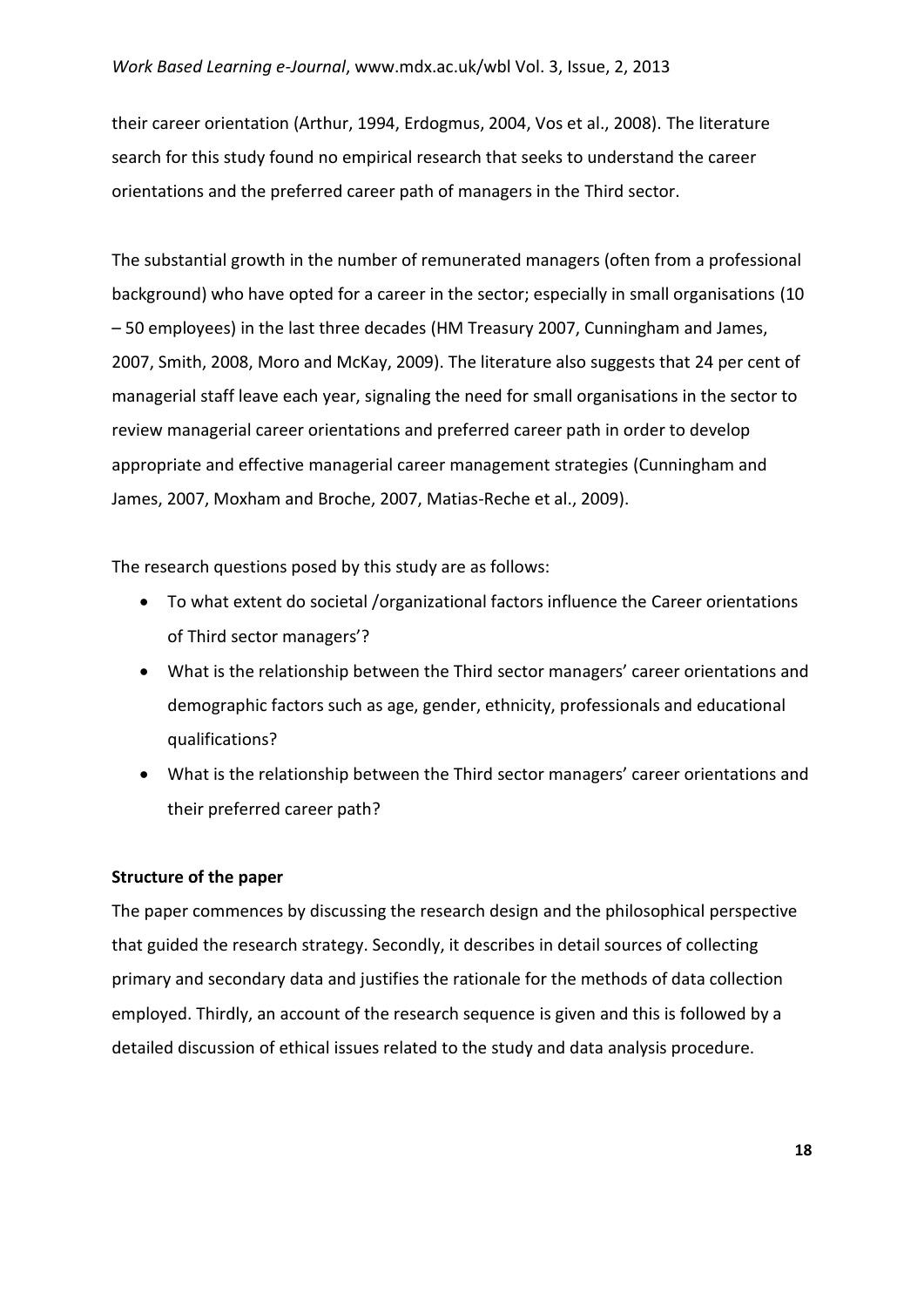#### **Research Design**

Yin (1989) suggests that a research design is "the logical sequence that connects the empirical data to a study's initial research questions and ultimately, to its conclusion" (p.28 – 29). Thus the main purpose of the research design is to assist in avoiding the situation in where the evidence collected throughout the research process, does not address the research questions. The formation of the research design in this study is guided by the research questions and the adopted philosophical approach (interpretivism). Also it was deemed necessary to delimit the study, in a number of ways so that its scope remains within its purpose and time limits. The study design process involved setting restrictions on a division of the Third sector (Drugs and Alcohol organisations) and the time period to be covered by the study.

#### **Philosophical perspective**

Philosophical perspectives underwrite all research activities whether implicitly or explicitly. It informs our research choices, design and methodologies (Snape and Spencer, 2003; Bryman and Bell, 2007). According to Saunders et al., (2007) the research philosophy adopted, 'contains important assumptions about the way in which you view the world'. The main influence is likely to be how the relationship is viewed between the knowledge and the process by which it is developed. Hammond et al; (1991) and Creswell, (2007) pointed out that there are two main components of a philosophical perspective epistemological and ontological considerations and their associated paradigms interpretivism and positivism. Positivism is based on two assumptions, first that reality is external and objective and second that knowledge is only significant if it is based on observation of this external reality (Easterby-Smith et al., 1992; Collis and Hussey, 2003; Bryman and Bell, 2007).

Interpretivism refers to the way in which individuals interpret their social world (Hughes, 1990; Saunders, et al, 2003; Bryman and Bell, 2007). Weber (2009) conceded that "the task of the social scientist is to understand events and explain them through the meanings that the individuals involved attach to their actions" (in Benton and Craib, 2001, p.80). This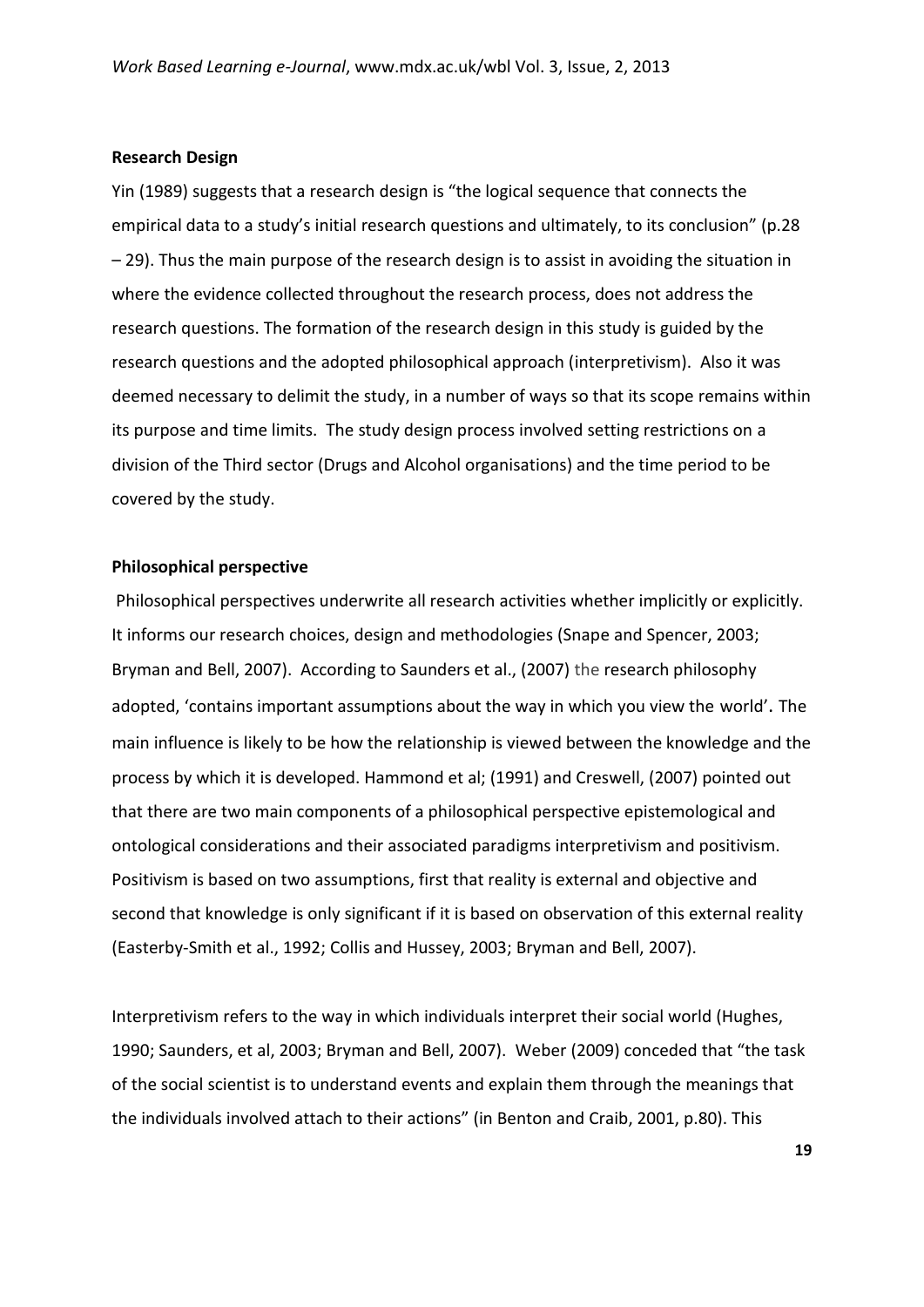implies that people's values and views differ and events are understood by different people differently, therefore, their perceptions are the realities that social science researchers should focus on.

This study is to understand the Third sector managers' perceptions of their career orientations and their preferred career path. Thus, the study focuses on ascertaining individual manager's views and perceptions of their career values, motives, interests and how societal/organisational factors have influenced their careers. The interpretivism approach has been considered to be appropriate for the study for the following reasons:

- It enabled the researcher to gain an understanding of managers' experiences and points of view about their career in the Third sector. In pursuit of answers to the interview questions, such as, what is your long term career goal? How does your present job fit in with your long term career goal? The researcher was drawing inferences from answers given by managers during interviews with the aim to produce managers' views of their career orientations and preferred career path.
- It allowed the researcher to gain an understanding of managers and HR managers differing interpretations of events (such as personal issues, individual career needs, organisational career management issues) and how these factors affect managerial career paths.
- This approach has been adopted by previous studies exploring the career orientations and career management of managers' in the private, public sector and the Third sector (Onyx and MaClean, 1996; Pemberton and Herriot, 1994; Petroni, 2000; Tocpler, 2003; Alatrista and Arrowsmith, 2003; Suutari and Taka, 2004). These researchers stated that it enabled them to obtain in-depth individualised perspectives of the subject. Furthermore, Saunders et al., (2007) and Bryman and Bell (2007), suggest that the interpretivist philosophical perspective is appropriate when undertaking research in areas such as careers and career management.

However, the disadvantages of interpretivism are the reliance on subjective views and explanations of participants. In order to overcome these difficulties the researcher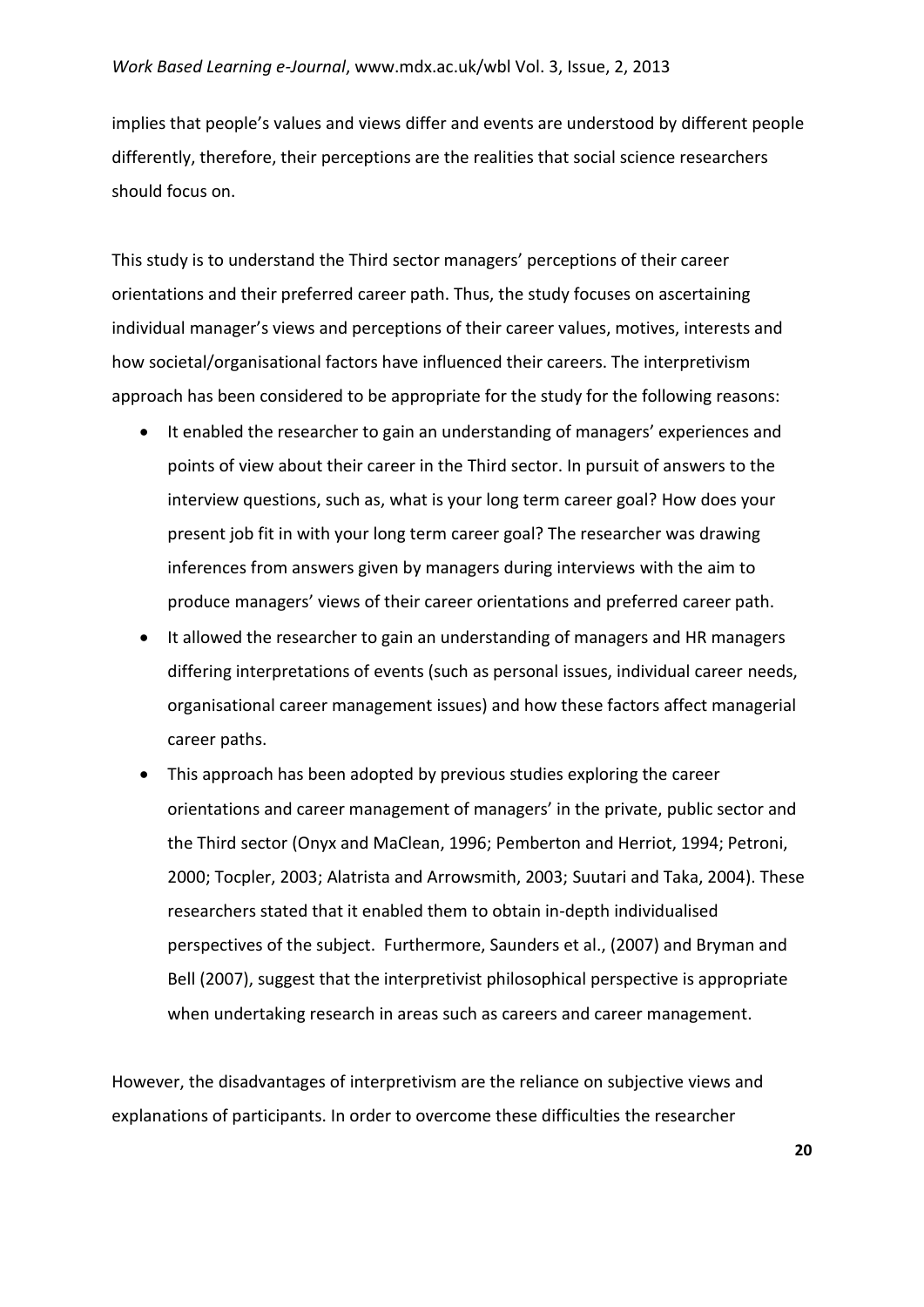implemented good practice in the design of the research instrument by linking the interview questions to the research questions. Also the researcher utilised multiple sources of evidence (documents, interview data, and field notes) in order to develop converging lines of inquiring, which is basically a process of triangulation.

#### **The Research Strategy**

The research strategy for the study was informed by the purpose of this study, which emphasises an understanding of managers career orientations and preferred career path within the context of the Third sector. The intension was to understand how these managers' chose their career, the type of thinking and guiding steps they used and the manner in which they made their decisions.

Consideration about the level of knowledge that has been developed in the area of the research was also a contributory factor, in the decision to adopt a qualitative research strategy (case study). It was evident from the literature search (Cunningham and James, 2007; Smith, 2008; Moro and McKay, 2009) at the inception of the study that very little was known about the career orientations and the preferred career path of the Third sector managers'. This led to the conclusion that an empirical study using a case study strategy would be valuable in examining the career orientations of managers' in the Third sector However, the problem may lie in observing processes and outcomes that occur across many cases and understanding the extent to which such processes are influenced by specific local contextual variations. However, the investigative approach offered by the case study strategy, facilitates an exposition of managerial career management processes in the Third sector and provides insights into how managers' career orientations influence their career path.

The case study's unique strength is in its ability to deal with a full variety of evidence (Stake, 1995; Rowley, 2002; Gomm et al., 2008). Eisenhardt (1989) and Yin (2009), assert that a case study strategy offers the use of different methods of data collection such as interviews observations and documentations provides the researcher with the opportunity to gain different perspectives from a range of sources and increases the likelihood of generating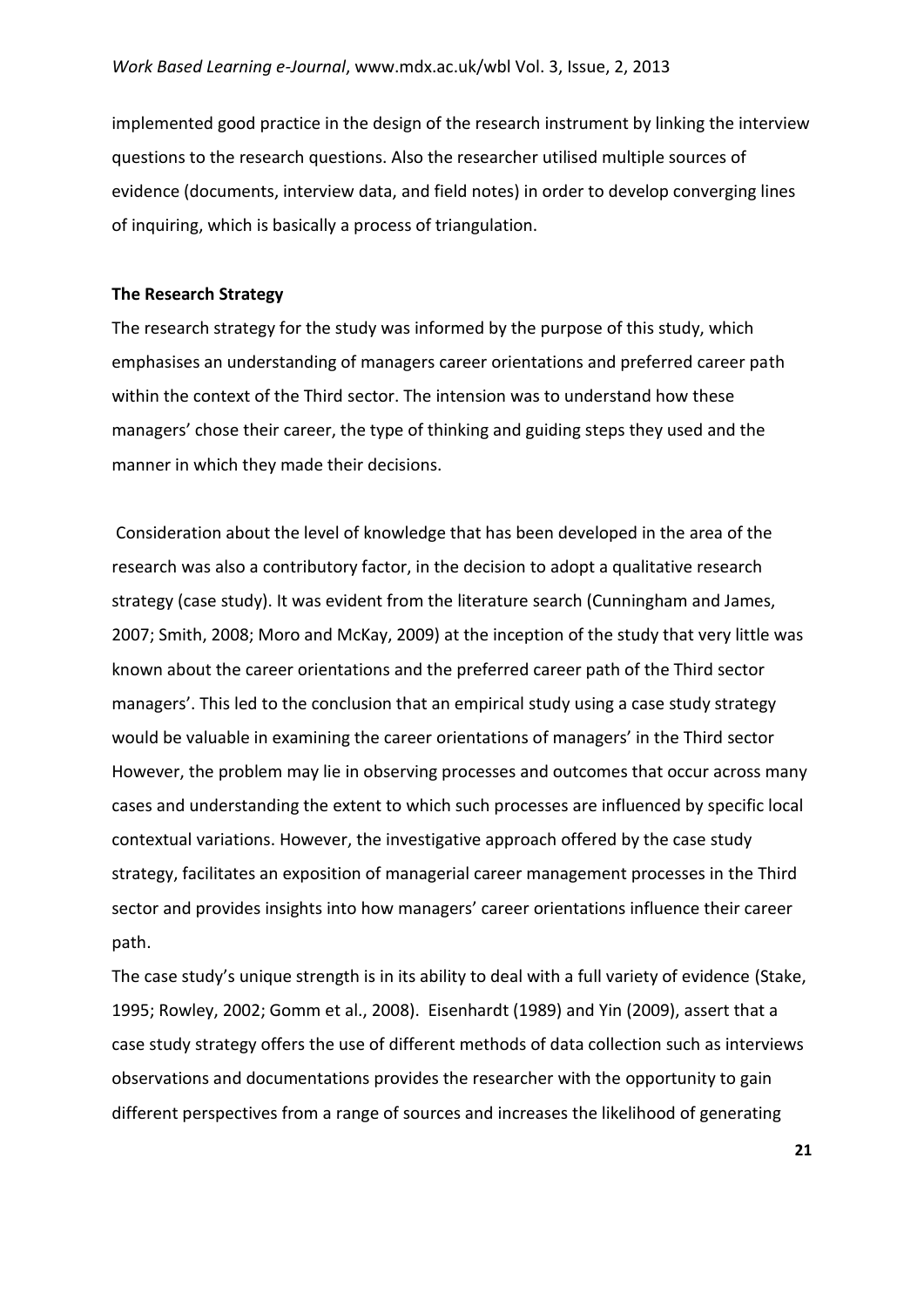theory. This supports one of the objectives of this study, the development of a theoretical model of the career orientations and preferred career path of managers working in the Third sector (Yin, 2009).

Yin (2009), points to the technically critical features of the case study strategy, stating that it is an empirical inquiry that:

"Investigates a contemporary phenomenon within its real-life context especially when…the boundaries between phenomenon and context are not clearly evident; and in which multiple sources of evidence are used" (p.18).

This study employs the use of multi sources of evidence by collecting data from managers', HR managers' and organisational documents as a strategy for validating the research findings. Primary and secondary data sources were used to collect data in order to answer the research questions; this in turn facilitates the validation of the data.

Yin (2009) suggests that when designing a case study a choice needs to be made between conducting the study as a single case or a multiple case investigation (Stake, 1995; Rowley, 2002; Yin, 2009). Four types of case design were identified by Yin (2009) and described as follows:

Type 1: single case holistic design, is justifiable where the case represents a critical case and we want to use it for testing an existing theory. Other situations where a single case design is appropriate are longitudinal studies. The case serves a revelatory purpose.

Type 2: single case embedded design, requires one single case with multiple units of analysis. This design can be used when investigating a large health education programme that involves a number of funded projects. Each of the funded projects would then be the embedded units. These embedded units can be selected through sampling or cluster techniques.

Type 3: multiple case holistic designs, refers to the study of multiple cases, each constituting a unit of analysis. This is where no logical subunits can be identified or the relevant theory underlying the case study is itself of a holistic nature.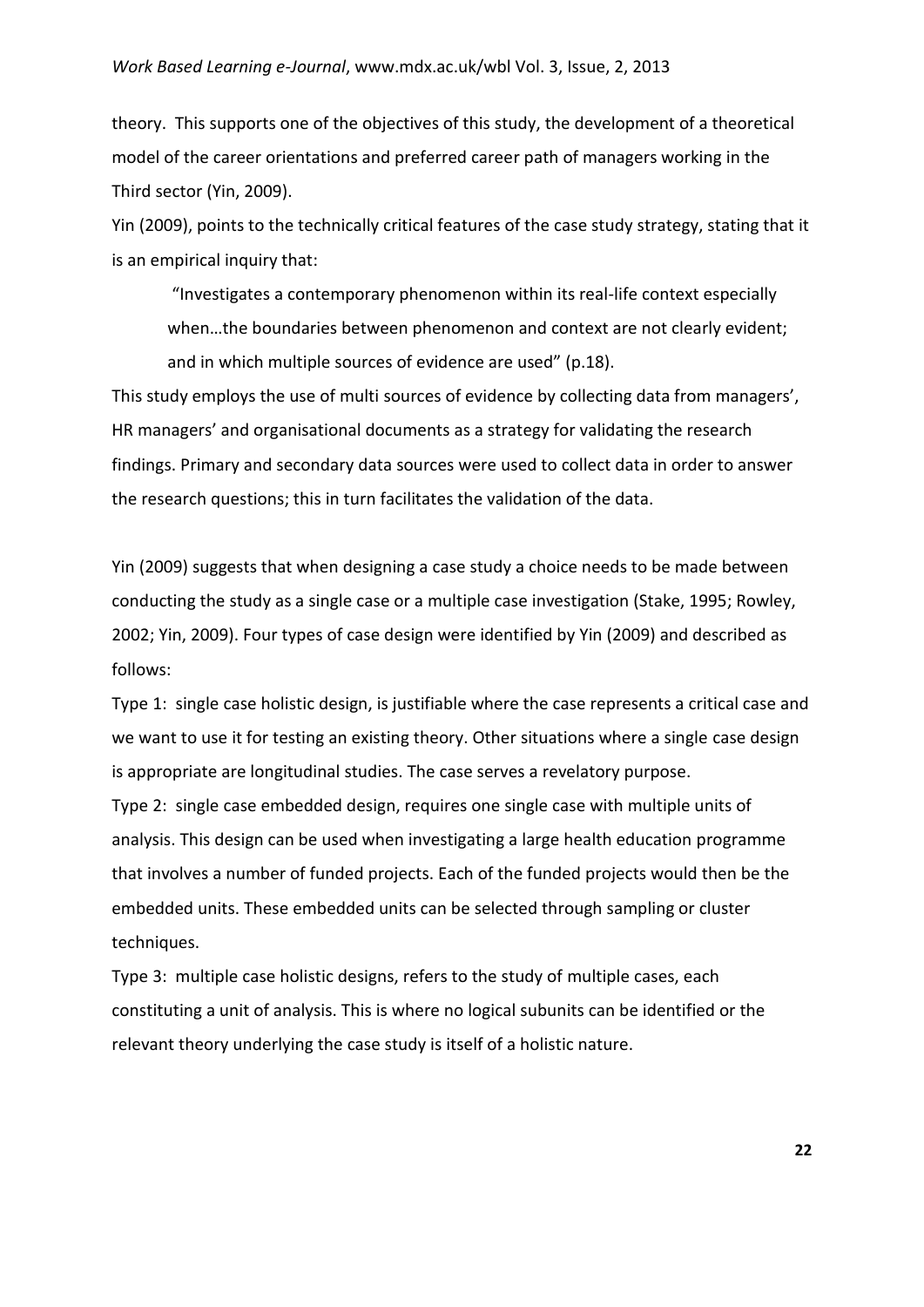Type 4: multiple case embedded designs refer to the study, of more than one case, each case consisting of one unit of analysis (Yin, 2009). The choice of which design is most suitable for this study and the rationale behind the choice are discussed next.

Type 1 and Type 2 are not considered to be appropriate for this study, because this study does not fit into the definition of a "critical" case. The phenomenon being studied is not a unique one and could not give rise to the investigation of an extreme or unique case. Also this study is not considered a revelatory investigation.

Type 3 is also not considered appropriate, because employing a multiple holistic approach for this study will require the unit of analysis to include all aspects of the whole of each organisation's functions, structures and activities. This study might run the risk of focusing more on organisational structures and processes rather than on individual managers as the unit of analysis of this study.

This study employed the embedded multi case study design (Type 4). The embedded multi case design allows the researcher to follow a 'replication' logic approach aimed at achieving analytical rather than statistical generalisations.

Yin (2009), suggests that the advantages of multi case study is that the analytic results concluded independently from two or three cases are more compelling than the results concluded from a single case. Confidence in the generalisability of the embedded multi case study findings increases with the number of cases included. Miles and Huberman (1985), observe that: "by comparing cases, one can establish the generality of a finding and at the same time, pin down the conditions under which that finding will occur. Therefore there is much potential for both greater explanatory power and greater generalisability" (p.151). Also confidence in the overall strength of the research findings has the ability to explain the causal links in real life interventions that are too complex for experimental approaches (Eisenhardt, 1989; Stake, 1995; Yin, 2009).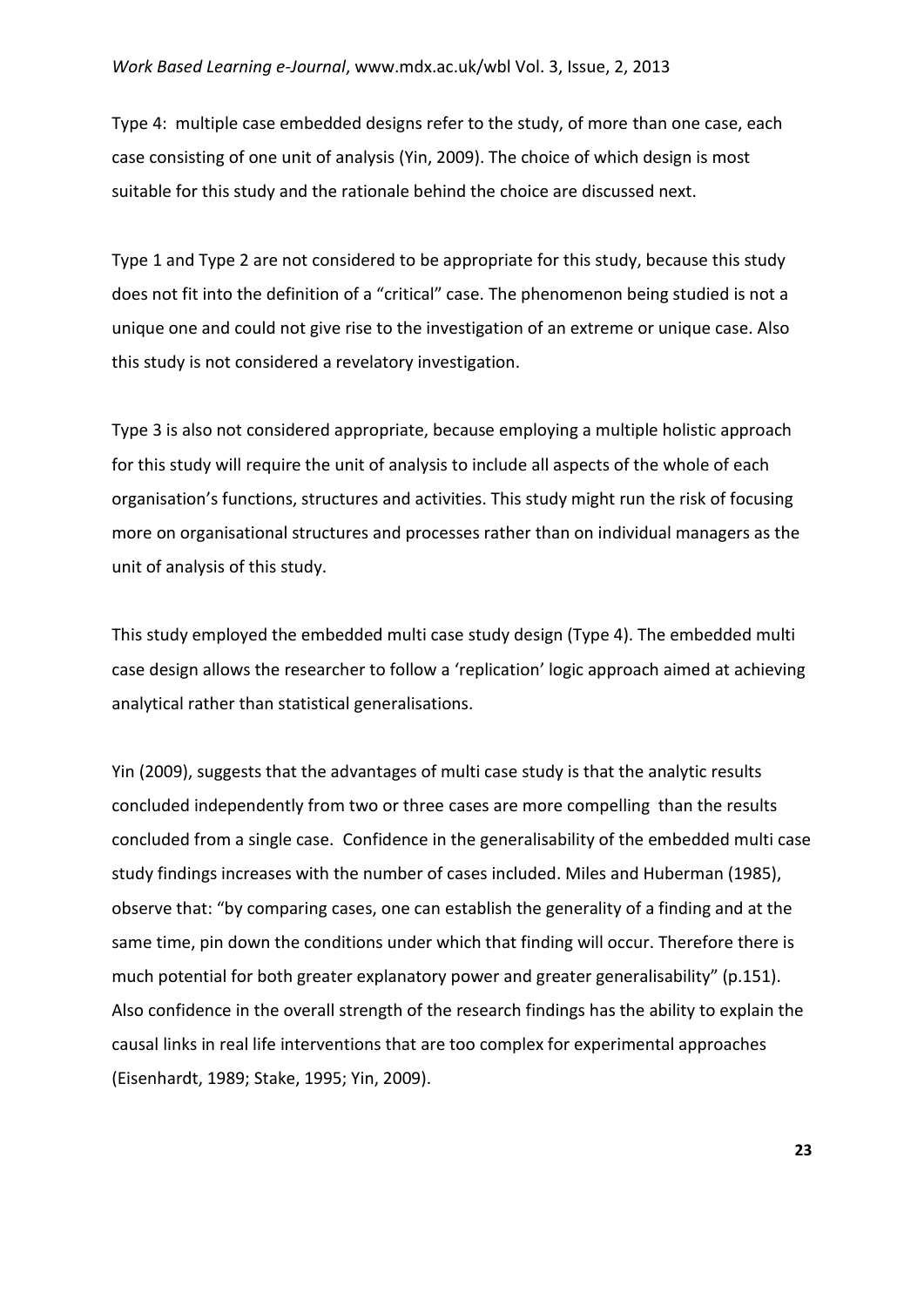The embedded multi case design for this study has enabled the researcher to maintain a chain of evidence from the primary unit of analysis. Unit of analysis is defined by Sekaran (2000) as "the level of aggregation of the data collected during the subsequent data analysis stage" (p.135).

The unit analysis for this research is the 40 individual managers (working in 8 Drugs and Alcohol organisations) that have agreed to participate in this study. Each individual manager represents one case study in which convergent evidence is sought regarding the facts and conclusions for each case. The subunits are 8 HR managers working in the 8 organisations (mentioned above) who have provided us with an understanding of the NFP voluntary sector organisation's approach to managerial career management and factors influencing managerial career management in the sector.

The conclusions from each case will be considered to be the information needing replication by other individual cases (Yin, 2009). Both the individual cases and multi-case results will form part of the research findings and the summary report.

# **Sources of data collection**

Data were collected from primary and secondary sources as part of the research design in order to obtain information which can answer the research questions and to test the conceptual framework. The primary data for the study were gathered through semistructured interviews with managers and HR managers. The secondary data were derived (with the organisation's permission) from documents such as organisational managerial recruitment policies, appraisal forms and career management policies.

#### **Semi-structured interviews**

Schatzman and Strauss (1973) suggest that an interview is a special mode of inquiry which is particularly suited to the study of human beings and necessary where the actions of people are either unfamiliar or complex.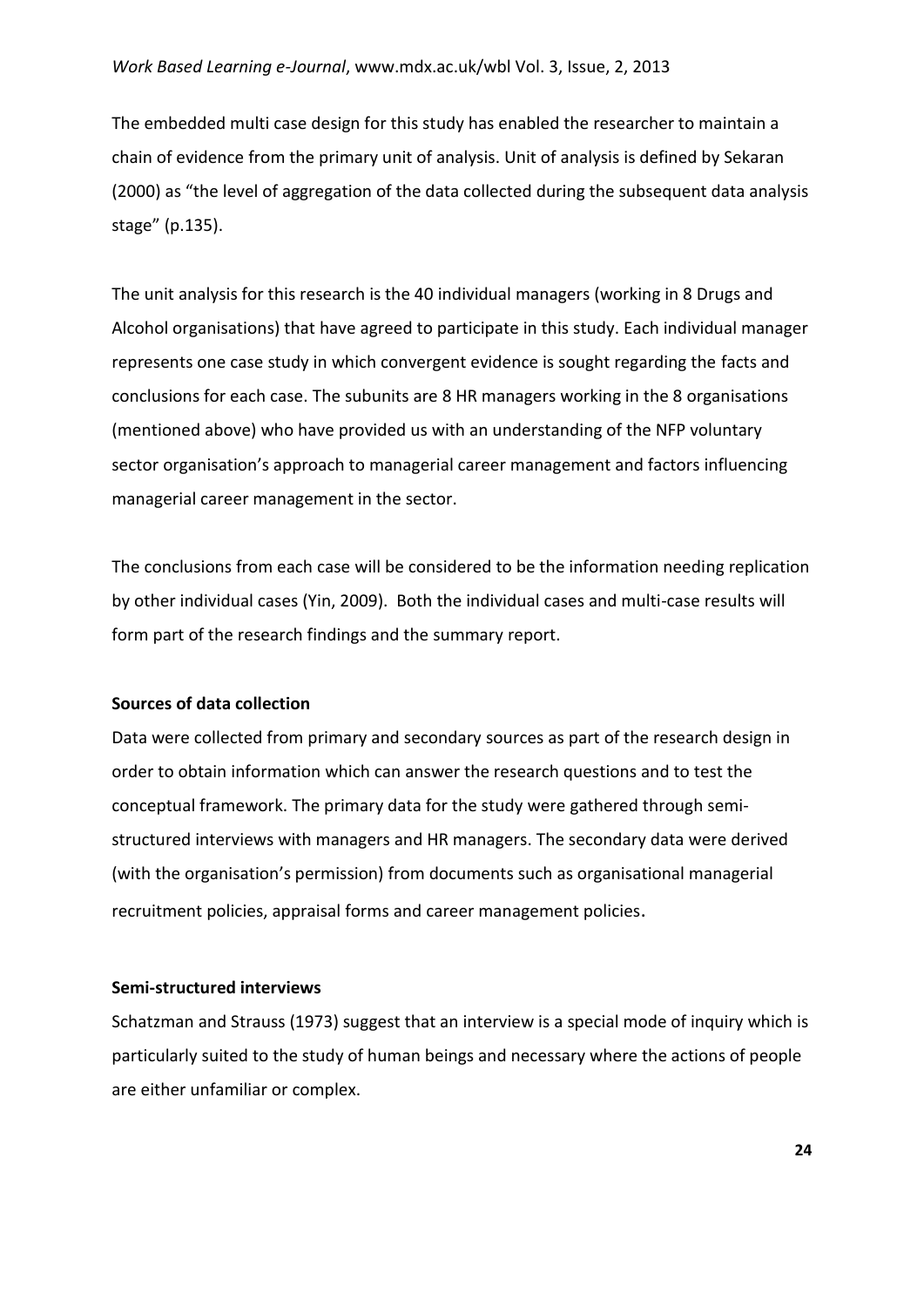### *Work Based Learning e-Journal*, www.mdx.ac.uk/wbl Vol. 3, Issue, 2, 2013

The managers' in this study were required to describe their career interest, needs and experiences which the literature search shows to be an under researched area (Parry et al., 2005; Moxham and Boaden, 2007). Therefore, it was considered that semi-structured interviews provided the best opportunity for in depth discussion to achieve a full understanding of the issues influencing the careers of Third managers' and to obtain answers to the research questions. Thus, the interview questions were designed to address each specific research question and to link what is asked at each individual interview to the overall research design.

Managers' were asked how factors such as government policies and organisational career management systems influence or constraint their careers. While interviews with HR managers were seeking to obtain information about, the Third sector organisation's career management policies and practices. Interview questions for HR managers include questions such as:

- Does your organisation have a career management policy for managers?
- What managerial career management systems exist within your organisation?
- What responsibility do you think the organisation have in supporting managers to manage their careers?

The semi-structured interview approach allowed for flexibility with a preference for posing questions, so that the interview is more like a conversation; whilst the focus was maintained on particular key issues of the research questions. The interview questions were designed to address specific research questions. This enabled the researcher to link what is asked in individual interviews to the overall research and enable the researcher to locate specific ideas and with specific participants supporting the aim of developing themes as they emerge.

Probes were used to clarify and to uncover answers, where participants are required to explain or build on their responses. This provided the researcher with rich data and information for interpretation and analyses (Bryman and Bell, 2007; Kvolve, 2007; Corbin and Strauss, 2008).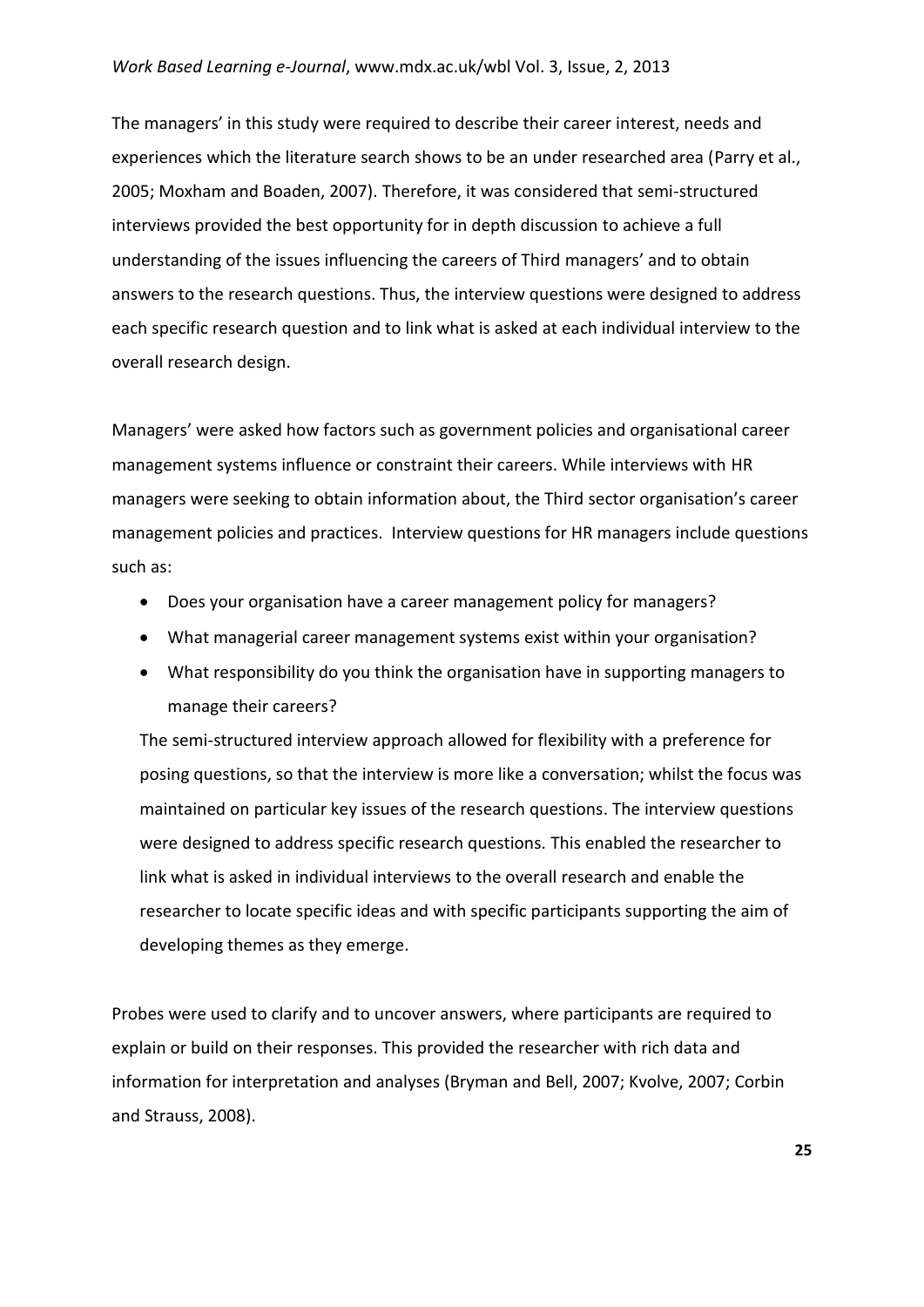#### *Work Based Learning e-Journal*, www.mdx.ac.uk/wbl Vol. 3, Issue, 2, 2013

The researcher was able to ask follow-up questions such as; do you feel that your educational/professional qualifications have influenced your preferred career path? Has the training offered to you assisted you in your current job role or you long term career goal? The follow–up questions allowed the participants to elaborate the context of their answers, and enabled the researcher to explore the implications of what is said and to test and modify emerging themes (Bryman and Bell, 2007; Kvolve, 2007; Saunders et al, 2007). Every effort was made to test the reliability of evidence collected from participants, by seeking corroborative information from other sources, for example, organisational career management policies, appraisal forms and feedback forms from managers' training were collected and analysed. In the main, evidence collected from the participants constituted the major portion of data for analysis and interpretation in this study.

Interviews were recorded (with the permission of the participants) and notes were made at the interview by the researcher. After each interview a contact summary form was completed to summarise the main themes, concepts or issues arising from the interview. The use of the contact summary form allowed for adjustments to be made to the interview protocol, as new themes emerge from the interviews.

Despite the strengths of using semi-structured interviews to gather data there are weaknesses. Yin (2009), suggests that weaknesses of semi-structured interviews includes: response bias; bias due to poorly constructed questions; and inaccuracies due to poor recall. In order for the researcher to overcome these difficulties; the researcher made a conscious effort to avoid bias during the interview process by establishing rapport with the participants. The researcher started each interview with general (getting to know you) conversation, by explaining the purpose of the study and how it will benefit the individual and the voluntary sector as a whole. In an effort to minimise inaccuracies in the interview data; the interviews were recorded transcribed verbatim by the researcher. To validate the picture emerging during the interview; the researcher checked the transcripts and sent the transcription to the participants' and invited them to check the transcripts as an accurate representation of what was said at the interview; before commencing data analysis. Forty-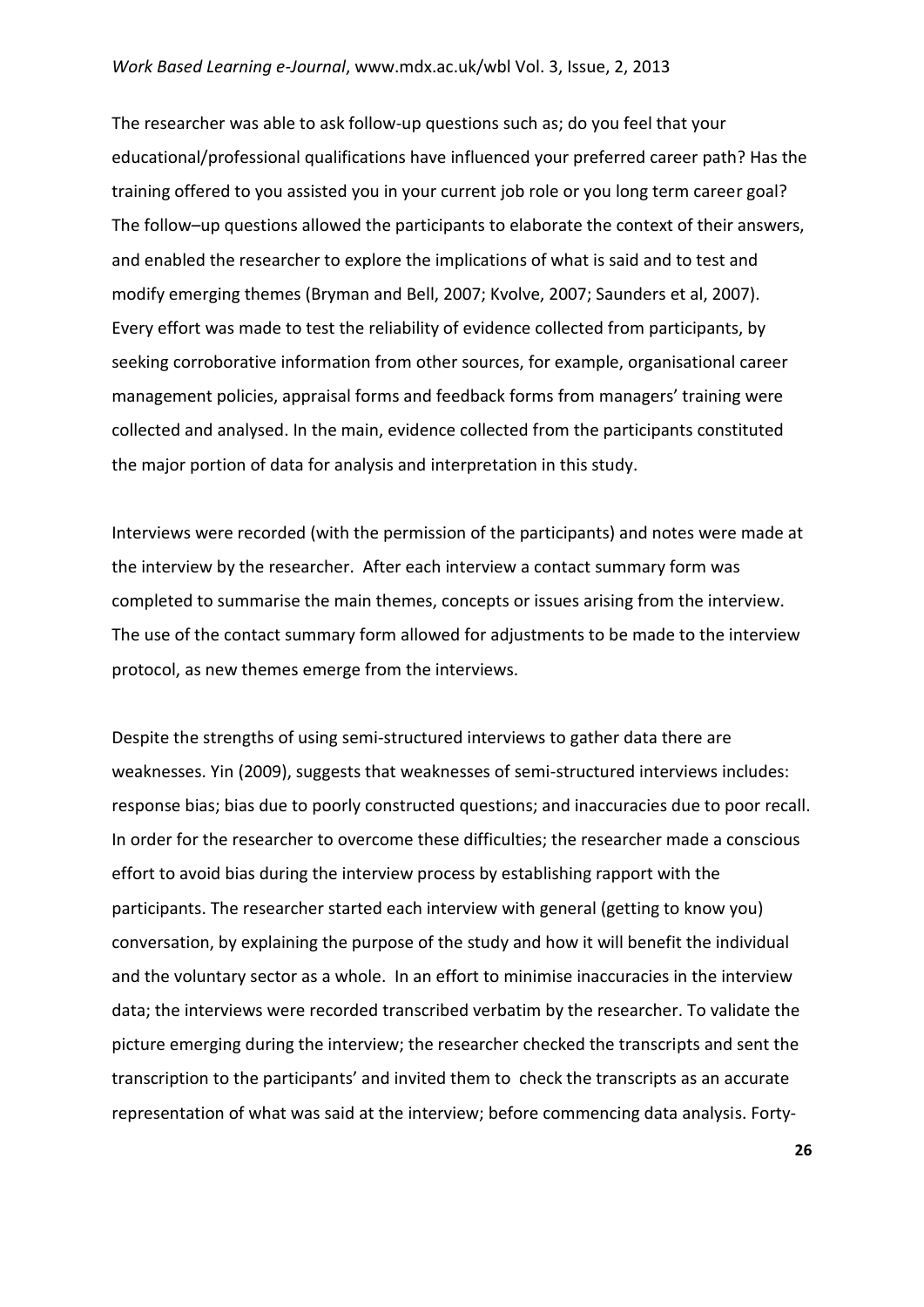eight participants interviewed have returned their transcripts without making any amendments. Also the end of the interview each participants was asked if they were satisfied with how the interview had been conducted. Furthermore, an opportunity was given for participants to indicate any additional information they considered to be relevant.

## **Field notes**

The use of field notes added value to the data collected. The interviews were digitally recorded, non-verbal communications, such as body language and gestures could not be captured on the recordings. These observations were thus recorded in field notes. According to Patton (1990) field notes are an on-going, crucial part of the data that is being collected. In this study, they took the form of noting specific events during the interviews (participants nodding, telephone ringing, and participant filling papers during the interview) and notes about personal reactions and reflections. They also constituted of a written record of the development of the interviews.

The data collection from the field notes of this study included: a brief description of the physical setting where each interview took place; non verbal cues such as posture, facial expression, gestures, any type of behaviour or actions that might have affected the interview. Also any areas that needed clarifications later or cross checking with other participants were noted.

Fielding (1993) and Bryman and Bell (2007) suggest that feelings and reactions during fieldwork should be recorded at the time they are experienced. They also added that doing fieldwork does have emotional costs and one needs data on one's attitude in order to document and explain one's evolving relationship with others in the setting.

Also the field notes were a useful way of reflecting on each of the interviews and to reflect on the present meaning and significance of what had been discussed during the interviews.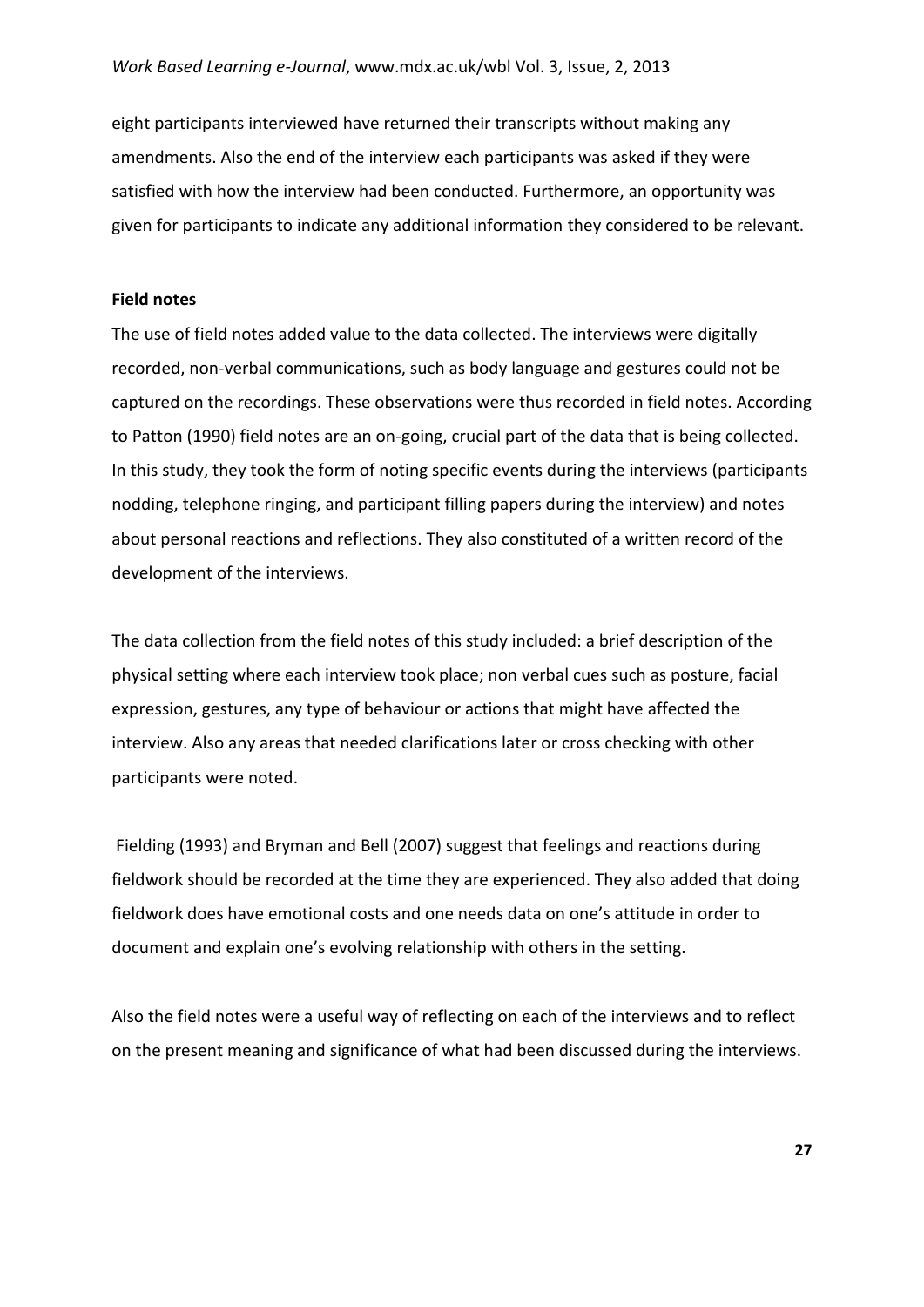## **Documentation**

Yin (2009) suggests that, except for studies of preliterate societies, documentary information is likely to be relevant to every research topic. The use of documents for this study is to corroborate and augment evidence from information gathered from interviews with managers and HR managers. An examination of documents (such as recruitment policies, managerial job advertisements, appraisal forms, career management policies and procedures) provided data that could not be observed and enabled the researcher to describe the context and conditions of how managers' were recruited and any managerial career benefits they were offered during the recruitment processes which had influenced their career path.

Organisational service specification documents were also examined as they contained information such as a description of services offered client group and the organisational ethos and philosophy. An examination of these documents was useful in the discussion of the reasons these managers' have chosen to further their career in a particular organisation within the sector. All documents were collected in their original forms with no modification whatsoever by the researcher.

## **Ethical Approach**

Ethical considerations in business research are paramount in order to avoid any risk to the physical, psychological, health and social well being of the participants (Saunders et al.; 2007).

Before starting the field work:

- I. All participants were informed in writing about the purpose of the study (weeks in advance), time, duration required for individuals to participate during the fieldwork period, who will see the interview data, the benefit of the study to the individuals and the Third sector.
- II. A signed informed consent form was obtained from each participants stating their willingness to participate in the study before the interview commenced.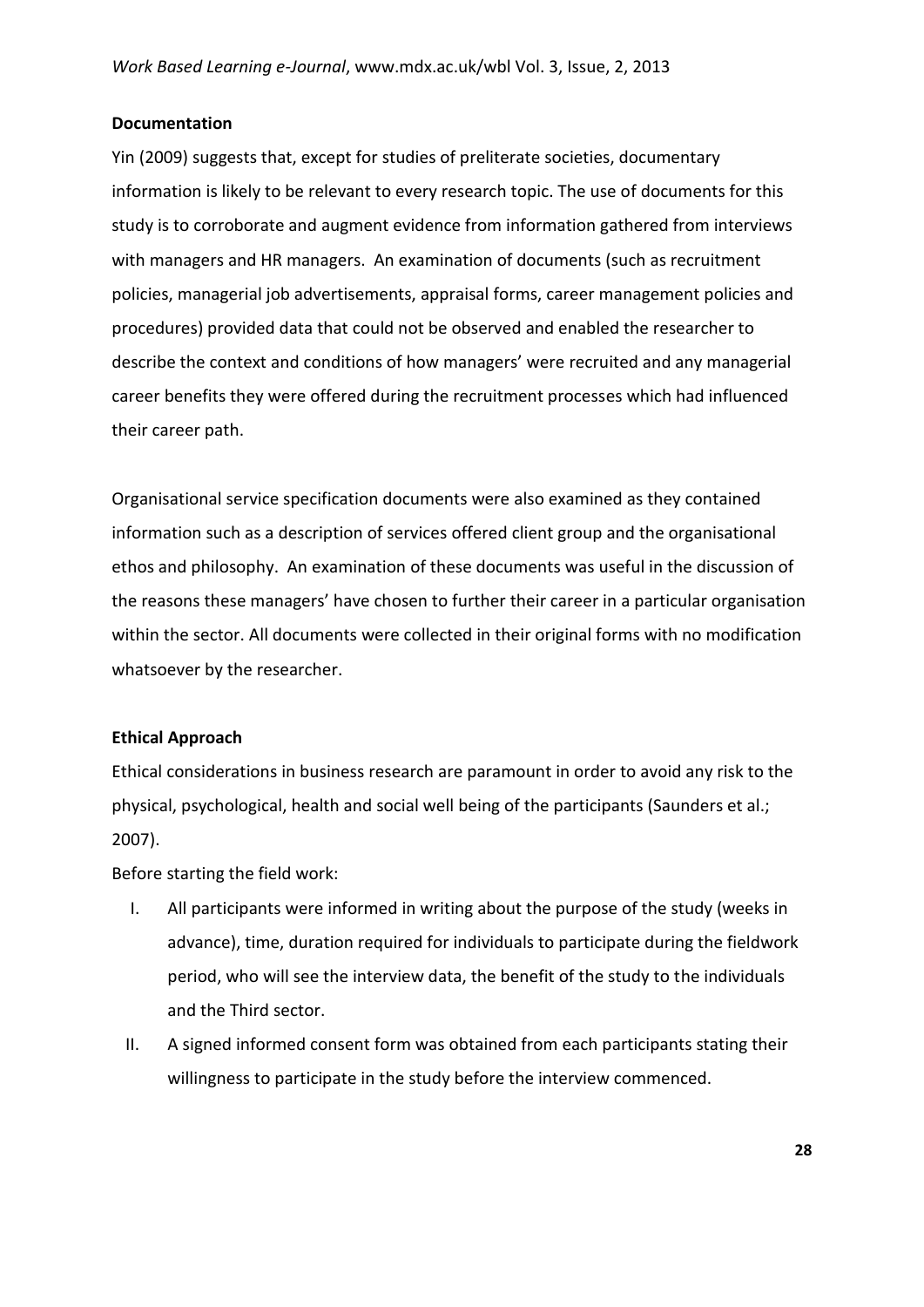- III. The promise of confidentiality of all information gathered was particularly stressed to each participant before the interview. To achieve confidentiality during the interviews, the interviews were conducted in a venue chosen by the participant (e.g. a café, gym rest room, a car park). Participants were also asked to state when and how they preferred to be contacted e.g. by personal email or work email.
- IV. Permission to digitally record all interviews had been sought and granted by all participants. All interviews have been transcribed by the researcher and it is electronically stored and password protected. Interview records are identified by a reference number are stored in a locked filling cabinet and after data analysis it will be shredded.

There are still issues concerning researcher interference on the study environment and subject under study (Sekaran, 2000). Participants who appeared to be apprehensive for example, in answering truthfully the limited career management offered in their organisation as criticisms of their employers were offered anonymity. Care was taken to ask questions in a neutral way (Moser and Kalton, 1971; Bryman and Bell, 2007) and in such a way that organisational practice was not being explicitly challenged.

It was reinforced on the outset of each interview that the interview was purely to ascertain perceptions and views of managers' own career orientations and preferred career path in the Third sector rather than a critique of their present organisation*.*

### **Data Analysis**

The approach adopted for this research is inductive. An inductive approach has its roots in social science and seeks to interpret data in order to address a problem or answer questions that are raised at the outset of the research (Gibbs, 2007, Saunders et al.; 2007, Bryman and Bell, 2007). The inductive approach supports the philosophical approach (interpretivism) adopted for this research. Details of the data coding and analysis process for the study follows next.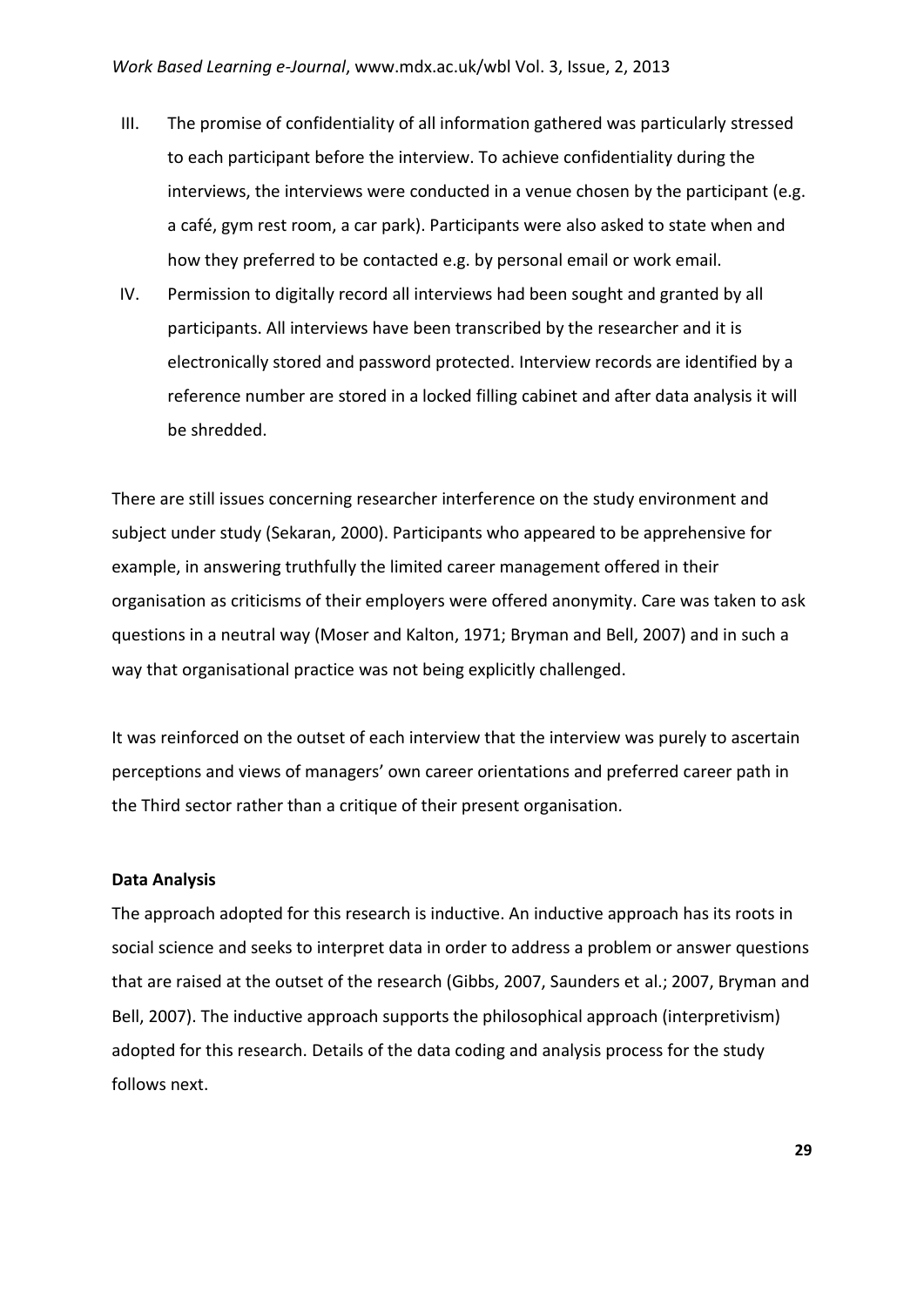#### **Data Analysis Process**

In order to satisfy the research goal, the data analysis process began during the data collection period. After each interview, the researcher noted how participant responses would help the study to answer the research questions. The researcher personally transcribed each interview within 24 hours of conducting the interview. During transcription a preliminary analysis was conducted, the researcher noted how certain concepts and themes were communicated. The researcher explored how each participant communicated concepts. The concepts were determined by theoretical concepts explored in the literature review. A computer-assisted qualitative data analysis software (CSQDAS) package Nvivo was used to systematically manage and assist in the analysis of the data.

#### **Data Coding Process**

A manual process of reading and checking the data was undertaken by the researcher to check accuracy of the transcribed interview data. Data were then imported directly from a word processing package into Nvivo; simultaneously creating cases with each transcript. The researcher employed a deductive coding approach for the initial coding stages. To help create a deductive theoretical framework for coding, the researcher referred to Ritchie and Lewis (2003). As expected during the analysis new codes which are referred to as nodes in Nvivo emerged, thus inductive coding became increasingly relevant as the analysis progressed (Boeije, 2009).

Each node created was given a short description. The nodes were used to organise relevant segments of the data by assigning meaning to the descriptive information from the participant responses.

Having consistently formatted the transcripts they were then auto-coded within Nvivo. This produced distinct tree-nodes, containing relevant data from each transcript. Not all the codes generated from the auto-coding were found to be useful for analysis, given the focus of the research. Some of the codes were placed into separate auto-codes and not utilised as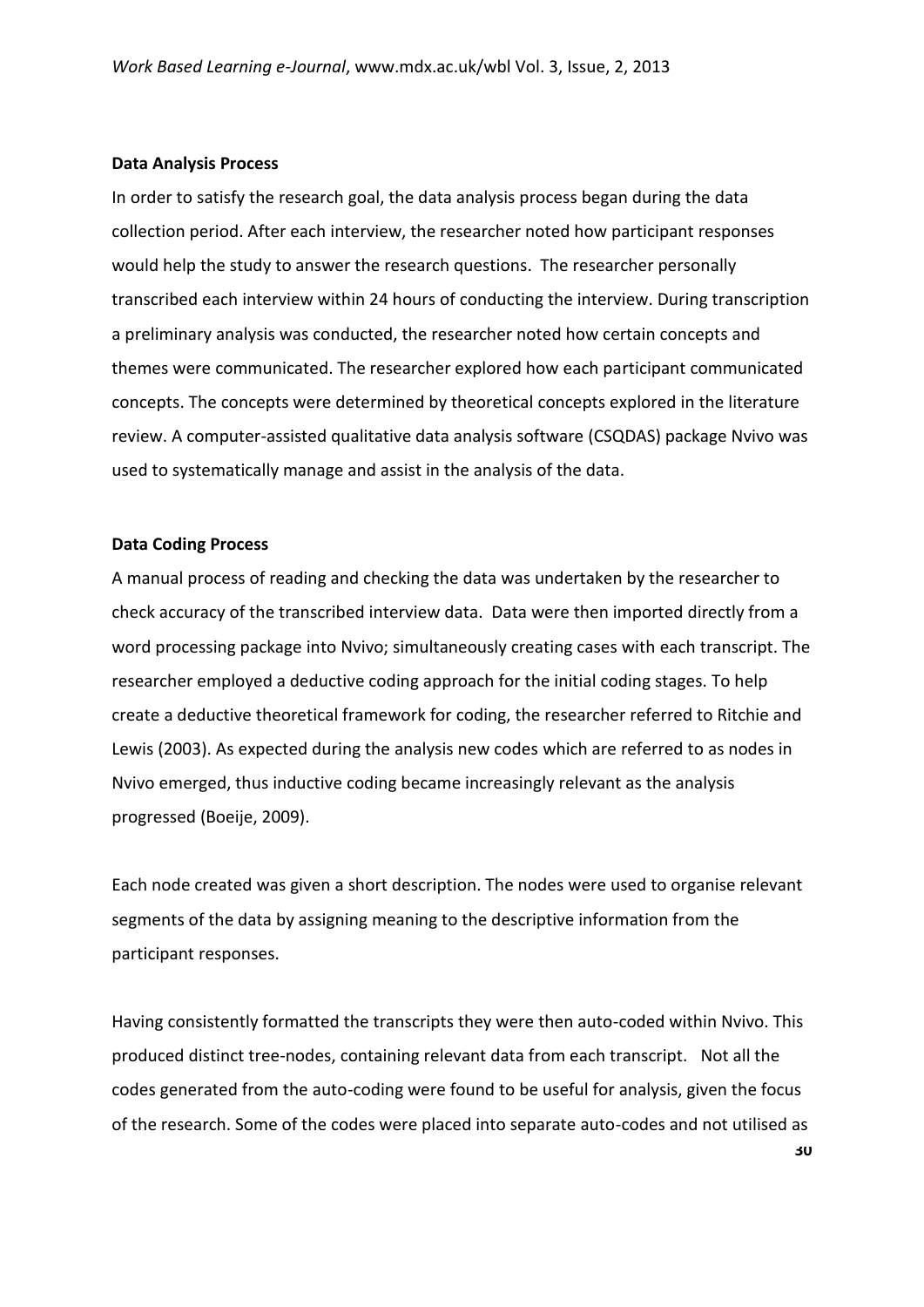#### *Work Based Learning e-Journal*, www.mdx.ac.uk/wbl Vol. 3, Issue, 2, 2013

tree nodes. Other useful nodes and free nodes were merged with similar nodes, for example 'clients' were merged into 'client group' tree node. Other useful nodes and free nodes were merged with similar nodes. This was necessary to maintain organisation and order within the data. Some nodes were assigned U or Z to denote inactive status.

The coding process is quite iterative and tedious and Bryman and Bell (2007) suggests it involves a process of constant comparison. The researcher spent about 22 days coding the data to ensure that the right data was coded to the right nodes. Another challenge was to decide how much text should be coded in the nodes. In some instances a few words were coded and in other instances an entire paragraph constituted a code. When most of the initial open coding was done, the next phase included axial and the selective coding stage with the use of tree and child node hierarchal system ( Boeije, 2009).

Once most of the coding was done, the researcher was able to use memos to record any thoughts occurring about the content of the transcripts during the coding process. Memos were attached to coded data segments to track and identify the source of the responses. All the responses to a particular interview question were coded together and this new node was interrogated through the search facilities. This helped to improve the rigor of the analysis process by validating the researcher's own impressions of the data.

#### **Conclusion**

This paper has identified the theoretical perspectives underpinning the research design. The reason for choosing a qualitative approach (case study) for conducting the study was explained; as enabling the study to gain an understanding of the interpretations and perspectives of the Third sector managers' career orientations and preferred career path. It provides a detailed account of the research sequence and this addresses the procedures that were followed during data collection. Ethical issues and methodological rigor of the research have been considered. Finally, the way the data were organised for analysis and the procedures developed for analysis of the data are discussed.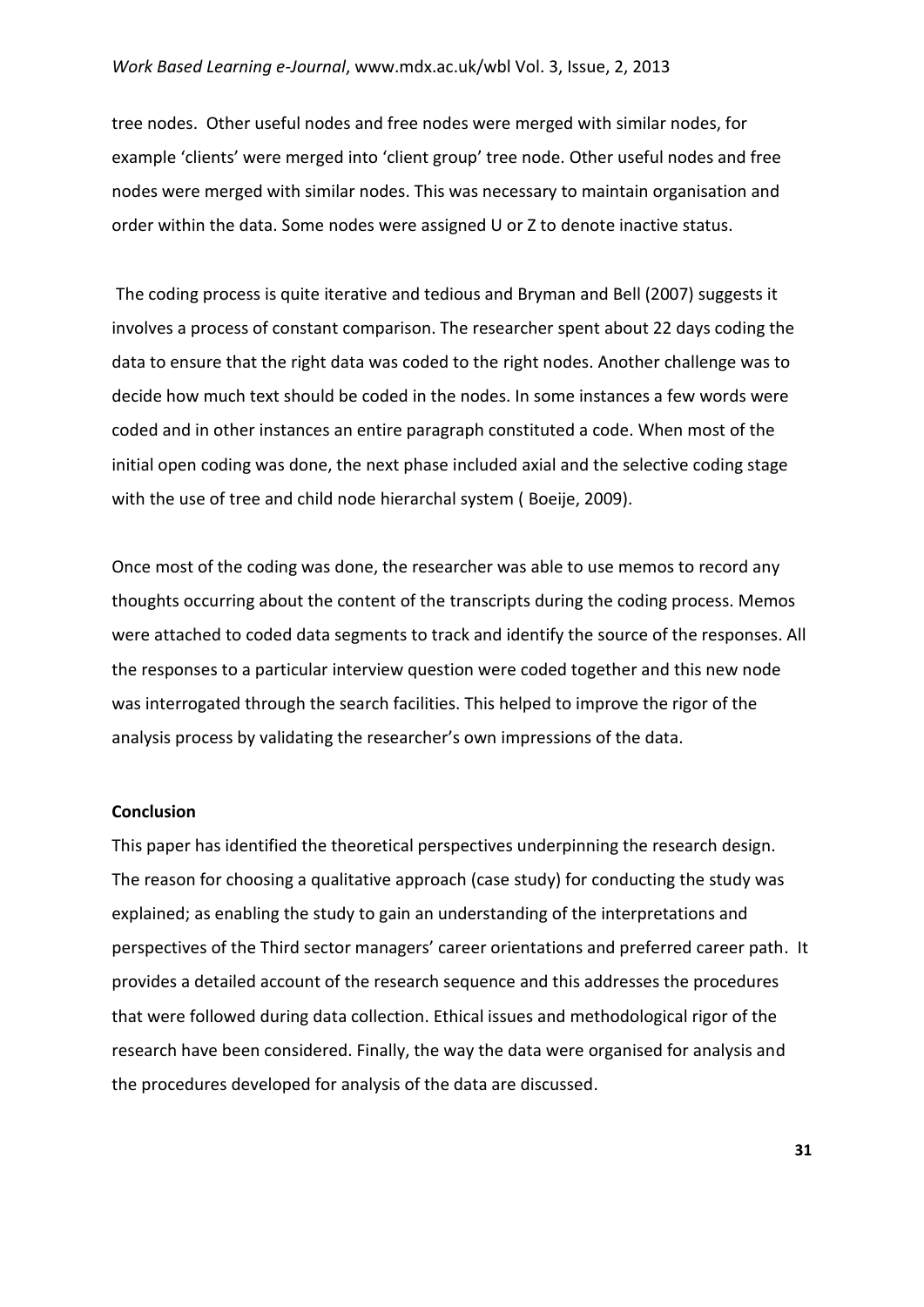#### **References**

Alatrista. J., Arrowsmith, J. (2003), "Managing employee commitment in the not-for-profitsector Review, Vol.33 No.5, pp.536-48.

Arthur, M.B. Rousseau, D.M. (1996), The Boundaryless Career: A New Employment Principle for a New Organisational Era, Oxford University Press, New York, NY.

Arthur, M.B., Inkson, K., Pringle, J.K. (1999), The New Careers: Individual Action and Economic Change, Sage, London.

Arthur, M.B., Khapova, S.N., Wilderom, C. (2005), Career success in a boundaryless career world. Journal of Organisational Behaviour, vol. 26 No.2 pp. 177-202.

Benton, T., Craib, I. (2001), Philosophy of social science, the philosophical foundations of social thought, 1<sup>st</sup> (Eds), Palgrave, Bassingstoke.

Bryman, A., Bell, E. (2007), Business and Research Methods. Oxford University Press.

Corbin, J. and Strauss, A (2008) Basics of Qualitative Research, Sage Publication, Newbury Park, CA.

Cunningham, I., James, P. (2007), False Economy ? The cost of Contracting and Workforce Insecurity in the Voluntary Sector, UNISON, London.

Easterby-Smith, M., Thorpe, R., Low, A. (1991) management research: An introduction, London: sage.

Eisenhardt, K.M. (1989), "Building theories from case study research" Academy of management Review, Vol.14, pp.532-550.

Gomm, R., Hamersley, M., Foster, P. (2008), Case study method. Sage, London.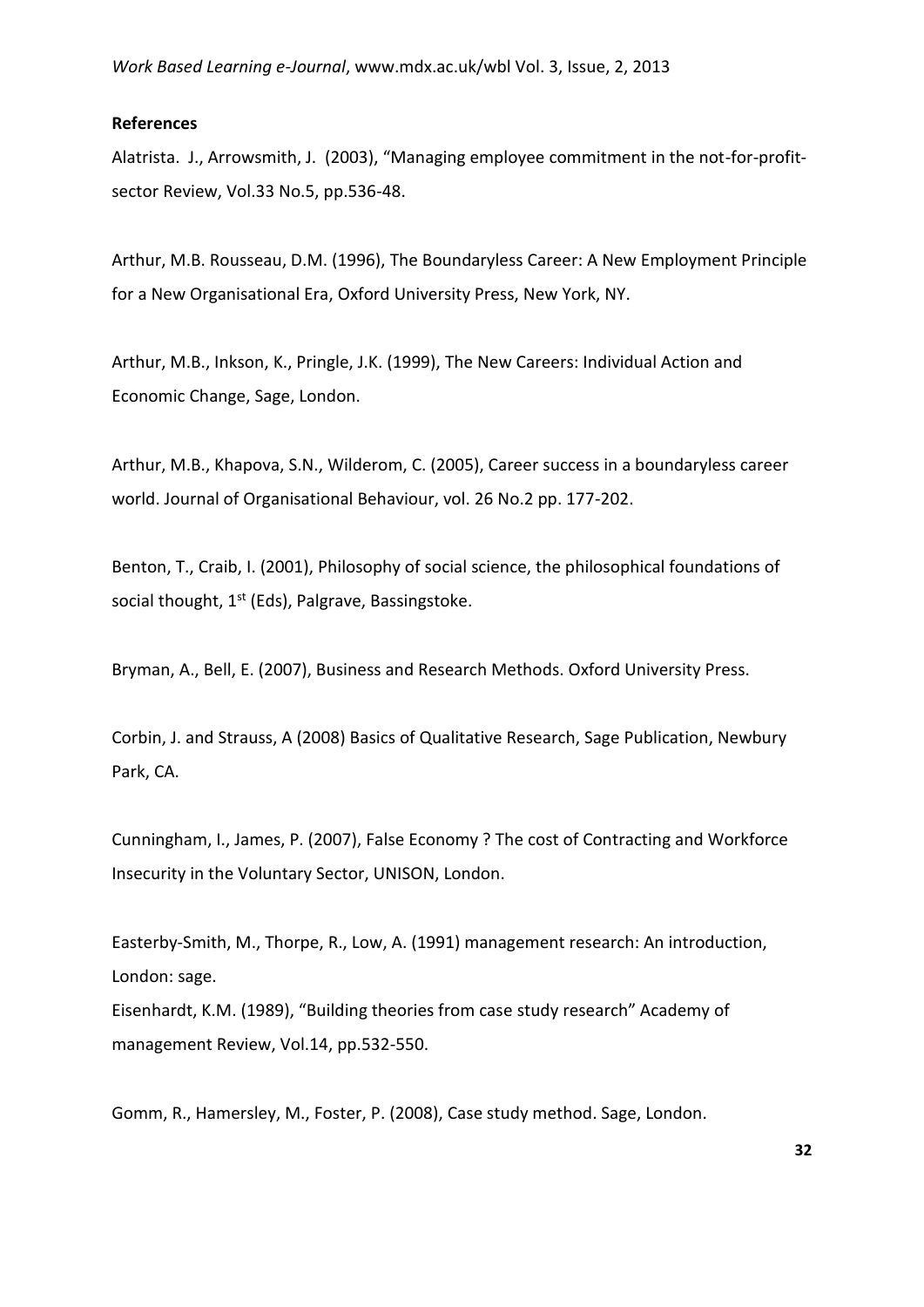Hughes, J. (1990), The philosophy of social research. London: Longman.

Kvolve, S. (2007), Doing interviews. Sage, London.

Kvolve, S., Brinkmann, S. (2009), Case study. Sage, London.

Kingston University (2007), Ethics guidance for procedures for undertaking research, involving human subjects: Kingston University, London.

Miles, M.B., Huberman, A.M. (1985), Analysing qualitative data: a source book for new methods. Beverly Hills. CA: sage.

Moro, D., McKay, S. (2009), The growing workforce in the voluntary and community sectors: analysis of the labour force survey, Briefing paper 28 The Third Sector Research Centre.

Onyx, J., Maclean, M. (1996), "Careers in the Third Sector", Non-profit Management and Leadership, Vol 6, No 4, pp. 333 – 345.

Pemberton, C., Herriot, P. (1994), "Career orientations of senior executives and their implications for careers guidance". British Journal of Guidance and Counselling, Vol. 22 No. 2, pp. 233 – 246.

Petroni, A (2000), Career route preferences of design engineers: an empirical research. Career Development International, Vol. 5, No.6. pp. 288 – 294.

Rowley, J. (2002), Using case studies in research. Management Research News, Vol. 25, No.2, pp.16 – 27.